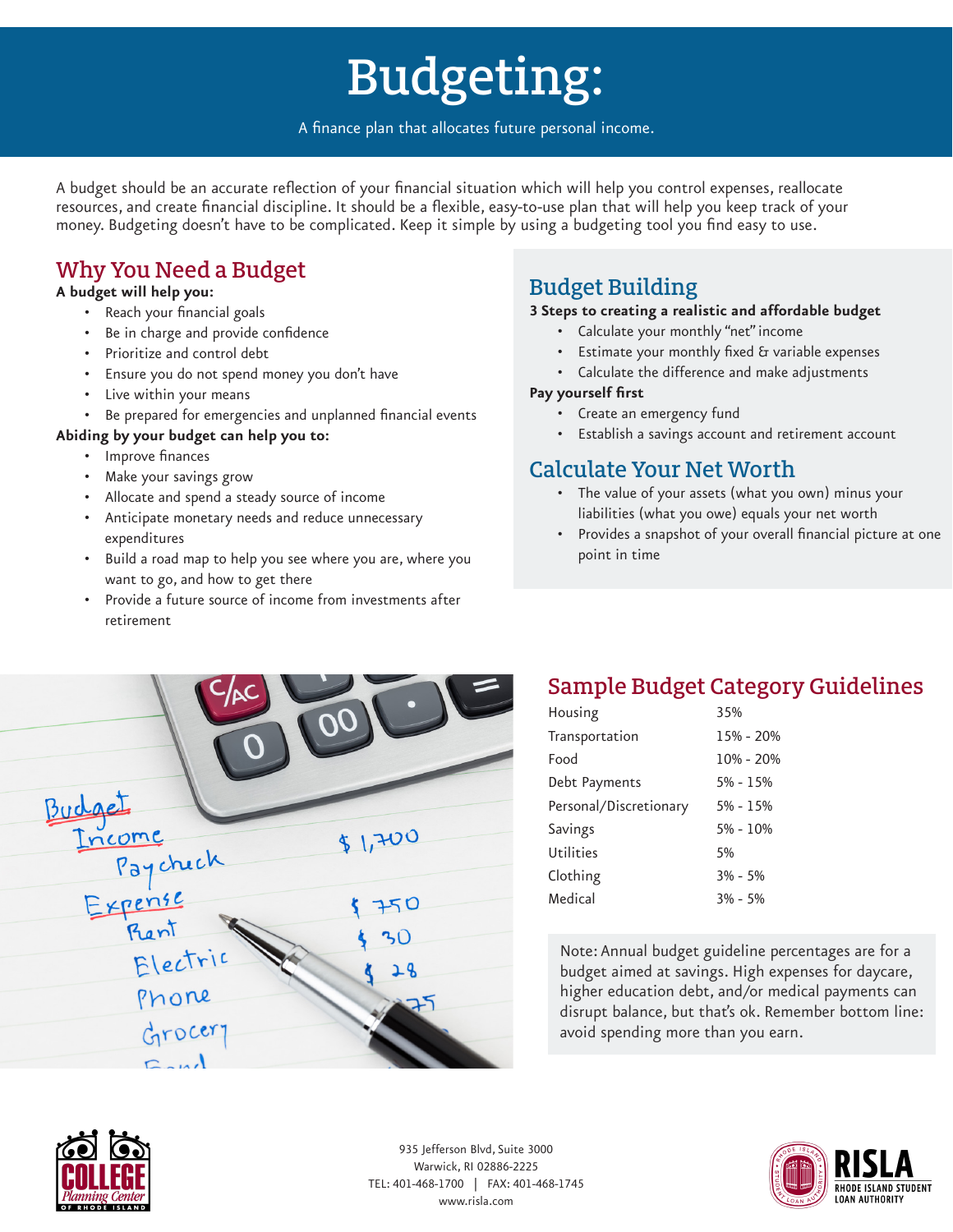# Tips and Strategies

### Budget Adjustment

- Your budget is a plan open to adjustment as conditions change. Be sure your budget is realistic.
- Review income and spending estimates how close are your actuals to your estimates?
- Make adjustments to your plan and minimize the negative impact of those items which you can control
- Plan to achieve your goals

#### Pay Yourself First & Save

- Create an emergency fund (should be able to cover three to six months of living expenses)
- Develop a habit of spending less money than you earn and save the difference
- Establish a savings account and add to it on a regular basis
- Be sure your cash reserve is kept in a bank account which bears interest
- Enroll in your company's retirement plan 401k, 403b, etc.
- Begin an investment plan as soon as possible
- Reinvest all profits and dividends from investments to maximize growth
- Change your spending habits track daily spending for a few weeks to identify repetitive expenses
- Develop a more frugal spending discipline
- Pay off or consolidate debt especially high interest credit cards

#### Financial Imbalance Warning Signs

- Have you stopped paying off your credit card balance each month?
- Are you:
	- » Making minimum payments each month?
	- » Paying your bills "late" each month and incurring late fees?
	- » Funding "needs" with credit?
- If the answer is "yes" to any of these questions, you have an imbalance in your finances
- Your budget plan is outdated, with many categories understated, leading to an overall shortfall of cash

### Shop for Banking Services

- **• Cost of Service**  review your current statement and compare the fees to those of other banks online or nearby
- **• Convenience** be sure the institution provides service to you in a format with which you are comfortable
- **• Interest rates & types of available accounts** look for accounts with the highest Annual Percentage Yield (APY) for savings accounts and the lowest Annual Percentage Rate (APR) for credit products
- Be sure your institution is federally insured FDIC for banks

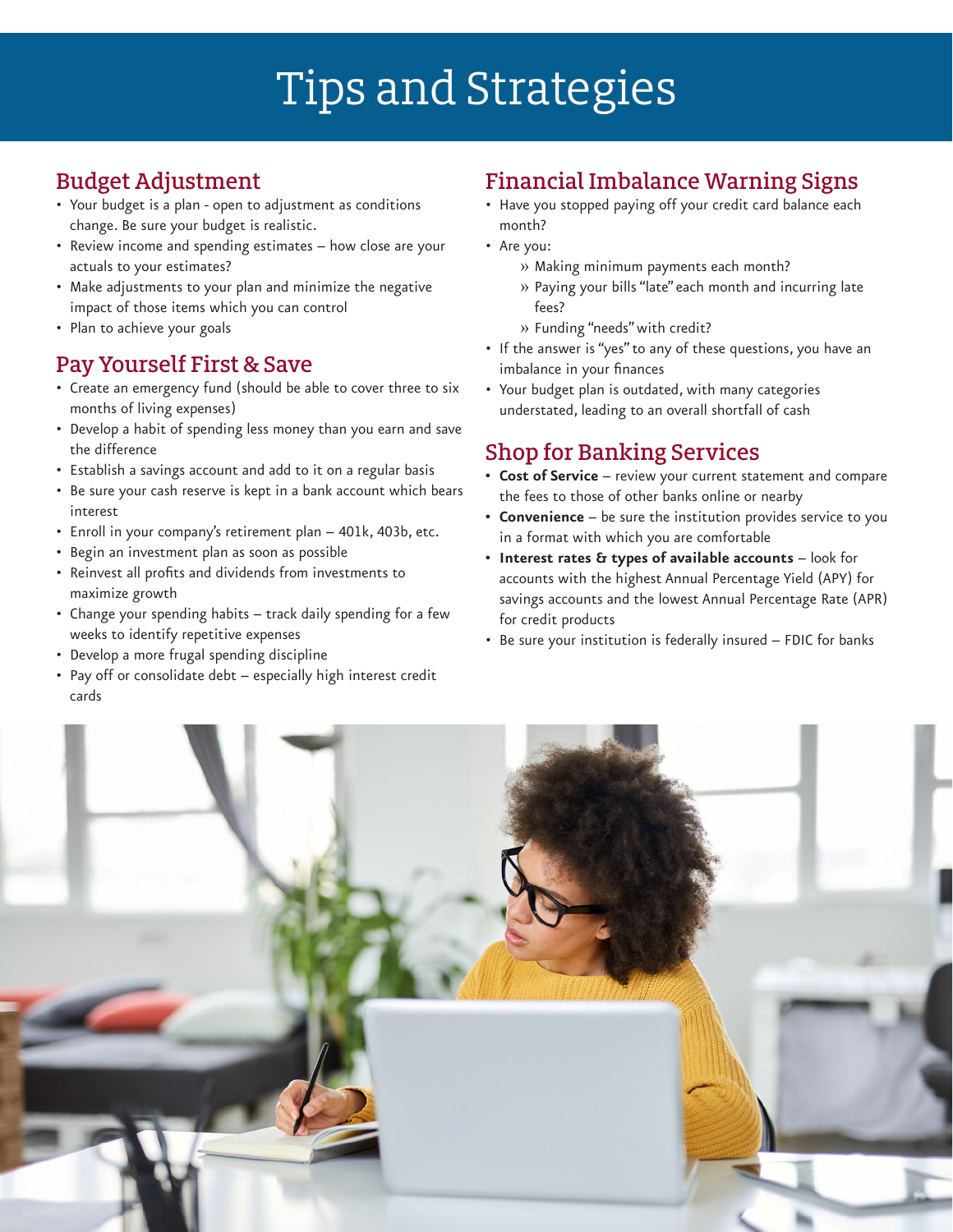# Ways to Save Money



#### Setting Financial Goals

- **• Take Responsibility For Your Finances**
- Define what is important to you…be specific
- Write goals down, develop a plan, and take action
	- » No 'right' or 'wrong' answers
	- » Success must be measurable
	- » Wants vs. needs expenditures should match your values, be affordable, and not put you into debt
	- » Be prepared for conflicts and for change
		- Winter vacation cruise vs. saving for a deposit on a house
		- Groceries vs. eating out
		- Public transportation vs. car
	- » Balance priorities and be willing to trade short term comfort for long term goal achievement
- Establishing goals is the critical first step to allow you to see the "big picture"

#### Saving Tips and Checklist

- Share living expenses with one or more roommates
- Home brew coffee (save \$2 \$5 per day)
- Bring lunch to work (Save \$500 per year)
- Eat out fewer times each month (Save up to \$500 per year)
- Use a grocery shopping list and stick to it
- Car pool or use public transportation
- Enjoy entertainment at home
- Borrow books rather than purchasing them
- Look for clothing sales at discount outlets
- Wash and iron clothes yourself
- Drive at the speed limit on the highway
- Plan gift-giving well in advance
- Keep your car engine tuned and car tires inflated to their proper pressure (you may save up to \$100 a year in gas)
- Shop for the lowest gas prices
- Eliminate credit card balance

## Control Everyday Expenses

*Small purchases add up to large expenses over time*

| Item             | Frequency     | Cost per unit | Monthly cost | <b>Annual Cost</b> |
|------------------|---------------|---------------|--------------|--------------------|
| Coffee           | 5 x per week  | \$3           | \$60         | \$720              |
| Pizza            | 3 x per month | \$15          | \$45         | \$540              |
| Movies           | 2 x per month | \$20          | \$40         | \$480              |
| Afternoon Snacks | 3 x per week  | \$2           | \$24         | \$288              |
|                  |               | Total         | \$169        | \$2028             |